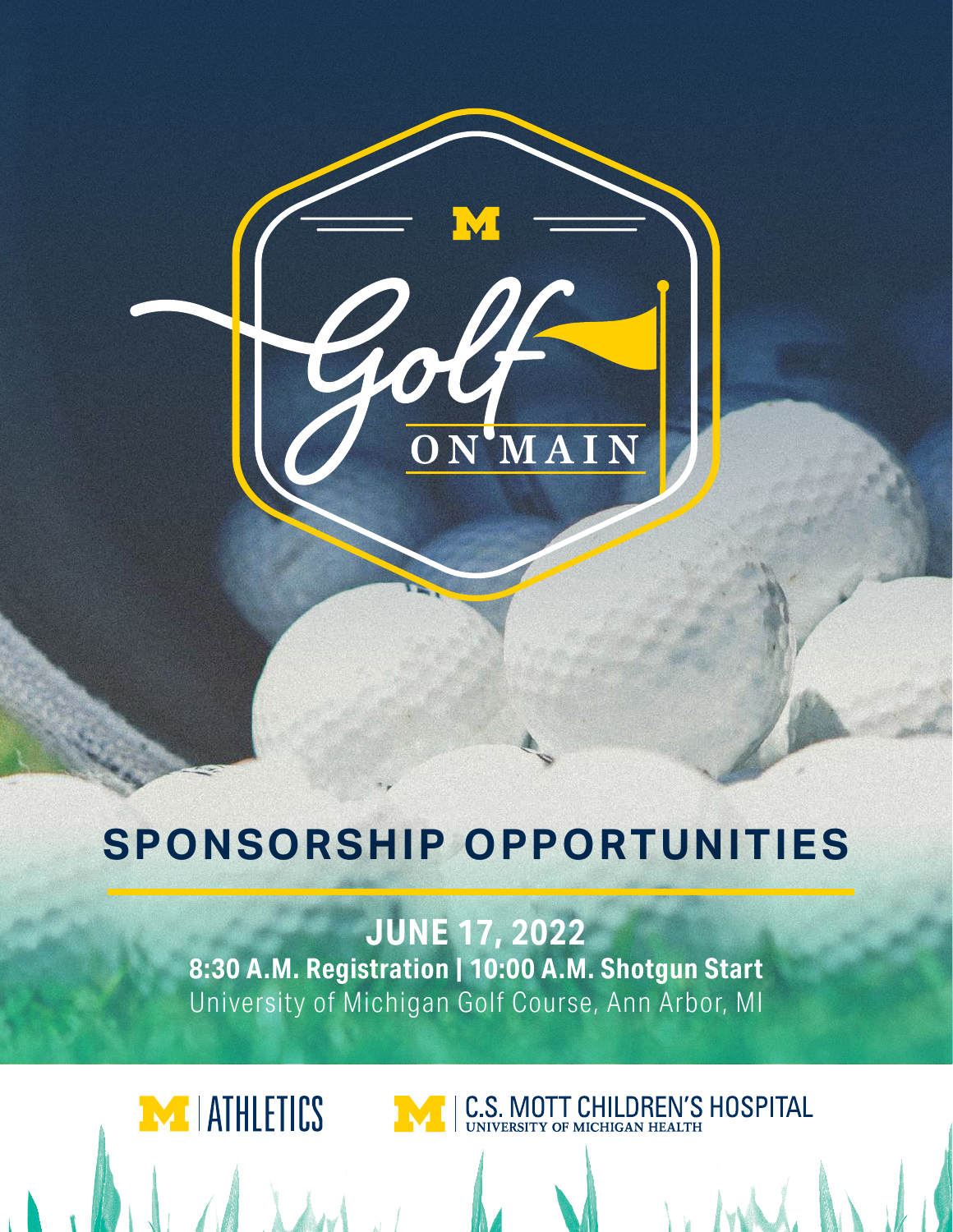





Join us for Golf on Main, an exciting new opportunity to hit the links to benefit a couple of great causes: the Charles Woodson Clinical Research Fund at University of Michigan Health C.S. Mott Children's Hospital and the U-M Athletics Student-Athlete Health and Welfare Fund.

The Woodson Fund supports the groundbreaking work of physicians and scientists seeking cures, improved therapies, and better outcomes for a wide variety of childhood diseases and conditions. The Student-Athlete Health and Welfare Fund provides comprehensive care for U-M student-athletes, prioritizing their longterm physical and mental well-being. The fund provides support across athletic medicine, sports nutrition, psychology, and strength and conditioning services.

*Over the past 12 years our sister celebration, Event on Main, has helped raise more than \$4.5 million to support pediatric research and advancements in care at C.S. Mott Children's Hospital. This is the first year we are hosting Golf on Main and proceeds will be split evenly to support the Charles Woodson Clinical Research Fund at University of Michigan Health C.S. Mott Children's Hospital and the U-M Athletics Student-Athlete Health and Welfare Fund. Grab your clubs and your friends and help us make a difference for U-M student-athletes and our Little Victors at Mott!*

| The Charles Woodson Clinical Research Fund                                                           | The Student-Athlete Health and Welfare Fund                                                              |
|------------------------------------------------------------------------------------------------------|----------------------------------------------------------------------------------------------------------|
| Has received support from more than 5,000 donors                                                     | Completed 4,784 student-athlete counseling<br>appointments last year                                     |
| Funded 110 researchers conducting 81 projects                                                        | <b>Made 2,220 phone calls</b> to check on student-athletes<br>during COVID-19 quarantines or team pauses |
| Helped advance studies in 32 pediatric specialties                                                   | Provided services to meet individual needs of U-M<br>student-athletes, 72% of whom said they were        |
| Enabled Mott physicians and scientists to secure over<br>\$13 million in additional research funding | impacted by emotional or mental health issues                                                            |

To learn more about becoming a sponsor, contact Scotty Passink at 734-320-2655 or spassink@umich.edu.

[golfonmain.org](http://golfonmain.org) | **D f** @mottchildren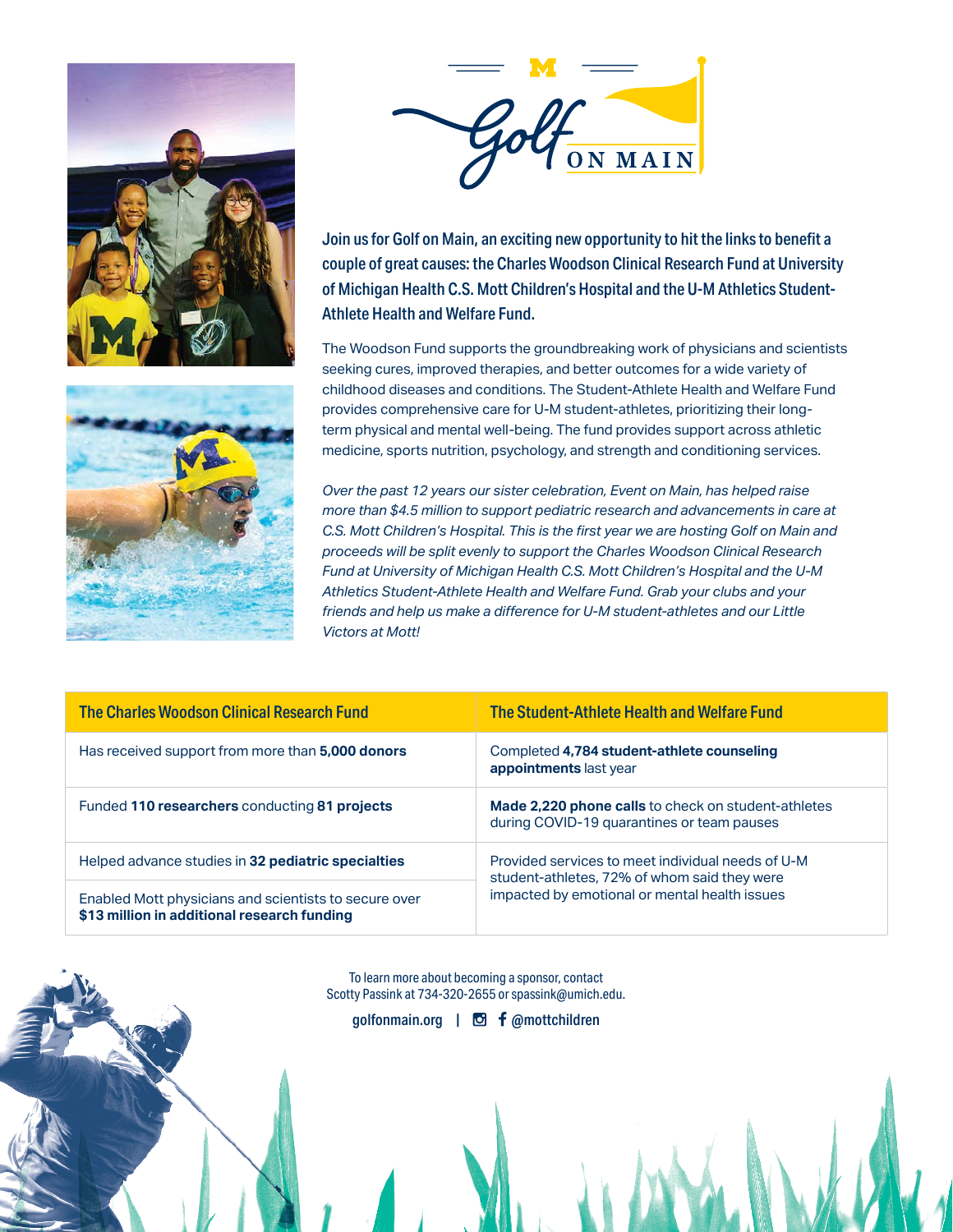# **\$30,000**  PRESENTING SPONSOR

TWO AVAILABLE *(receipted at \$26,720\*)* 

- Exclusive sponsorship within your category
- Three foursomes with special guest accompaniment
- Logo placement at golf course clubhouse, on two hole signs and two hole pin flags, and on materials including event website, email invitation and confirmation, and reception signage\*\*; opportunity to place swag bag gift
- Verbal recognition at welcome and reception
- Boosted post on Golf on Main Facebook event page featuring logo and photo with story
- Featured in a saved story on the Michigan Medicine Instagram Event on Main highlight
- Golfer gift provided to event attendees

# **\$10,000**  BEVERAGE CART SPONSOR

TWO AVAILABLE *(receipted at \$8,940\*)*

#### • One foursome

- Logo on beverage cart signage, and on materials including event website\*\*; opportunity to place swag bag gift
- Post on Golf on Main Facebook event page with name recognition
- Featured in a saved story on the Michigan Medicine Instagram Event on Main highlight
- Golfer gift provided to event attendees

## **\$15,000**  CLUBHOUSE SPONSOR ONE AVAILABLE *(receipted at \$12,780)*

- Two foursomes with special guest accompaniment
- Logo placement at golf course clubhouse, on two hole signs, and on materials including event website\*\*; opportunity to place swag bag gift
- Boosted post on Golf on Main Facebook event page featuring logo recognition
- Featured in a saved story on the Michigan Medicine Instagram Event on Main highlight
- Golfer gift provided to event attendees

# **\$10,000**

### CART SPONSOR

#### TWO AVAILABLE *(receipted at \$8,940\*)*

- **One foursome**
- Logo on signage on every golf cart, and on materials including event website\*\*; opportunity to place swag bag gift
- Post on Golf on Main Facebook event page with name recognition
- Featured in a saved story on the Michigan Medicine Instagram Event on Main highlight
- Golfer gift provided to event attendees

## **\$10,000**  PUTTING GREEN SPONSOR TWO AVAILABLE *(receipted at \$8,940\*)*

#### • One foursome

- Logo on signage at putting green, and on materials including event website\*\*; opportunity to place swag bag gift
- Post on Golf on Main Facebook event page with name recognition
- Featured in a saved story on the Michigan Medicine Instagram Event on Main highlight
- Golfer gift provided to event attendees

# **\$5,000** HOLE SPONSOR 12 AVAILABLE *(receipted at \$3,940\*)*

#### • One foursome

- Logo on one hole sign; opportunity to place swag bag gift
- Golfer gift provided to event attendees

Based on fair market value.

\*\* Sponsorship must be confirmed by April 1, 2022, for inclusion in invitation email, and by May 1, 2022, for inclusion in confirmation email and at-event materials.

Your gift may constitute a gift for endowment. Distributions from endowed funds will be made in accordance with the university's then-existing endowment distribution policy.

# **\$10,000**  SNACK AND BEVERAGE STATION SPONSOR TWO AVAILABLE *(receipted at \$8,940\*)*

#### One foursome

- Logo on signage on snack/beverage station, and on materials including event website\*\*; opportunity to place swag bag gift
- Post on Golf on Main Facebook event page with name recognition
- Featured in a saved story on the Michigan Medicine Instagram Event on Main highlight
- Golfer gift provided to event attendees

## **\$3,000** FOURSOME EXCLUSIVE TO EVENT ON MAIN SPONSORS *(receipted at \$1,940\*)*

- Depending on availability, any additional foursomes will be released to the general public on May 1, 2022.
- Golfer gift provided to event attendees